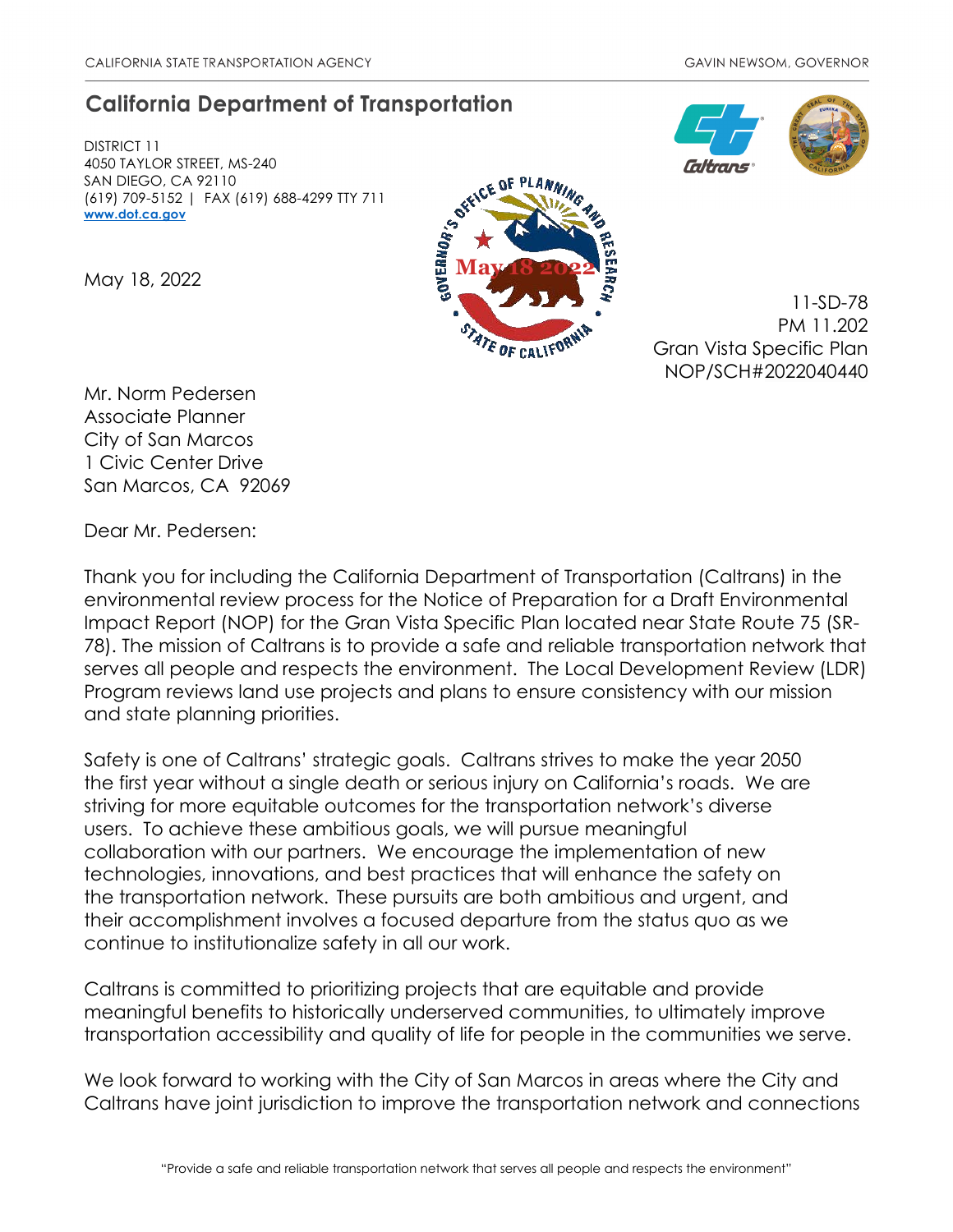Mr. Norm Pedersen, Associate Planner May 18, 2022 Page 2

between various modes of travel, with the goal of improving the experience of those who use the transportation system.

Caltrans has the following comments:

## **Traffic Impact Study**

- A Vehicle Miles of Travel (VMT) based Traffic Impact Study (TIS) should be provided for this project. Please use the Governor's Office of Planning and Research Guidance to identify VMT related impacts.<sup>1</sup>
- The TIS may also need to identify the proposed project's near-term and long-term safety or operational issues, on or adjacent any existing or proposed State facilities.

#### **Complete Streets and Mobility Network**

Caltrans views all transportation improvements as opportunities to improve safety, access and mobility for all travelers in California and recognizes bicycle, pedestrian and transit modes as integral elements of the transportation network. Caltrans supports improved transit accommodation through the provision of Park and Ride facilities, improved bicycle and pedestrian access and safety improvements, signal prioritization for transit, bus on shoulders, ramp improvements, or other enhancements that promotes a complete and integrated transportation network. Early coordination with Caltrans, in locations that may affect both Caltrans and the City of San Marcos is encouraged.

To reduce greenhouse gas emissions and achieve California's Climate Change target, Caltrans is implementing Complete Streets and Climate Change policies into State Highway Operations and Protection Program (SHOPP) projects to meet multi-modal mobility needs. Caltrans looks forward to working with the City to evaluate potential Complete Streets projects.

Bicycle, pedestrian, and public transit access during construction is important. Mitigation to maintain bicycle, pedestrian, and public transit access during construction is in accordance with Caltrans' goals and policies.

<span id="page-1-0"></span><sup>1</sup> California Governor's Office of Planning and Research (OPR) 2018. "Technical Advisory on Evaluating Transportation Impacts in CEQA." http://opr.ca.gov/docs/20190122-743 Technical Advisory.pdf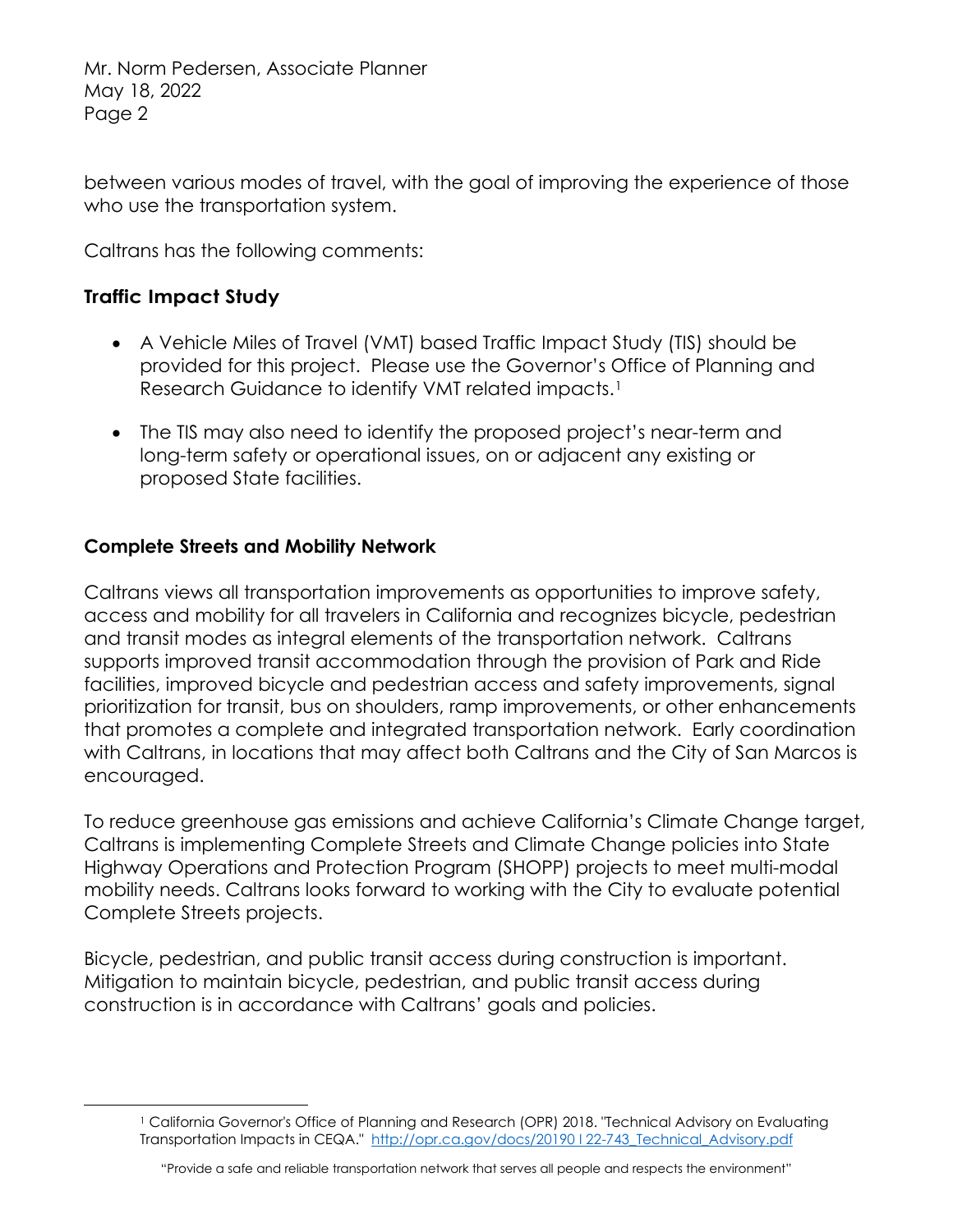Mr. Norm Pedersen, Associate Planner May 18, 2022 Page 3

#### **Land Use and Smart Growth**

Caltrans recognizes there is a strong link between transportation and land use. Development can have a significant impact on traffic and congestion on State transportation facilities. In particular, the pattern of land use can affect both local vehicle miles traveled and the number of trips. Caltrans supports collaboration with local agencies to work towards a safe, functional, interconnected, multi-modal transportation network integrated through applicable "smart growth" type land use planning and policies.

The City should continue to coordinate with Caltrans to implement necessary improvements at intersections and interchanges where the agencies have joint jurisdiction.

## **Environmental**

Caltrans welcomes the opportunity to be a Responsible Agency under the California Environmental Quality Act (CEQA), as we have some discretionary authority of a portion of the project that is in Caltrans' R/W through the form of an encroachment permit process. We look forward to the coordination of our efforts to ensure that Caltrans can adopt the alternative and/or mitigation measure for our R/W. We would appreciate meeting with you to discuss the elements of the EIR that Caltrans will use for our subsequent environmental compliance.

An encroachment permit will be required for any work within the Caltrans' R/W prior to construction. As part of the encroachment permit process, the applicant must provide approved final environmental documents for this project, corresponding technical studies, and necessary regulatory and resource agency permits. Specifically, CEQA determination or exemption. The supporting documents must address all environmental impacts within the Caltrans' R/W and address any impacts from avoidance and/or mitigation measures.

We recommend that this project specifically identifies and assesses potential impacts caused by the project or impacts from mitigation efforts that occur within Caltrans' R/W that includes impacts to the natural environment, infrastructure including but not limited to highways, roadways, structures, intelligent transportation systems elements, on-ramps and off-ramps, and appurtenant features including but not limited to lighting, signage, drainage, guardrail, slopes and landscaping. Caltrans is interested in any additional mitigation measures identified for the project's draft Environmental Document.